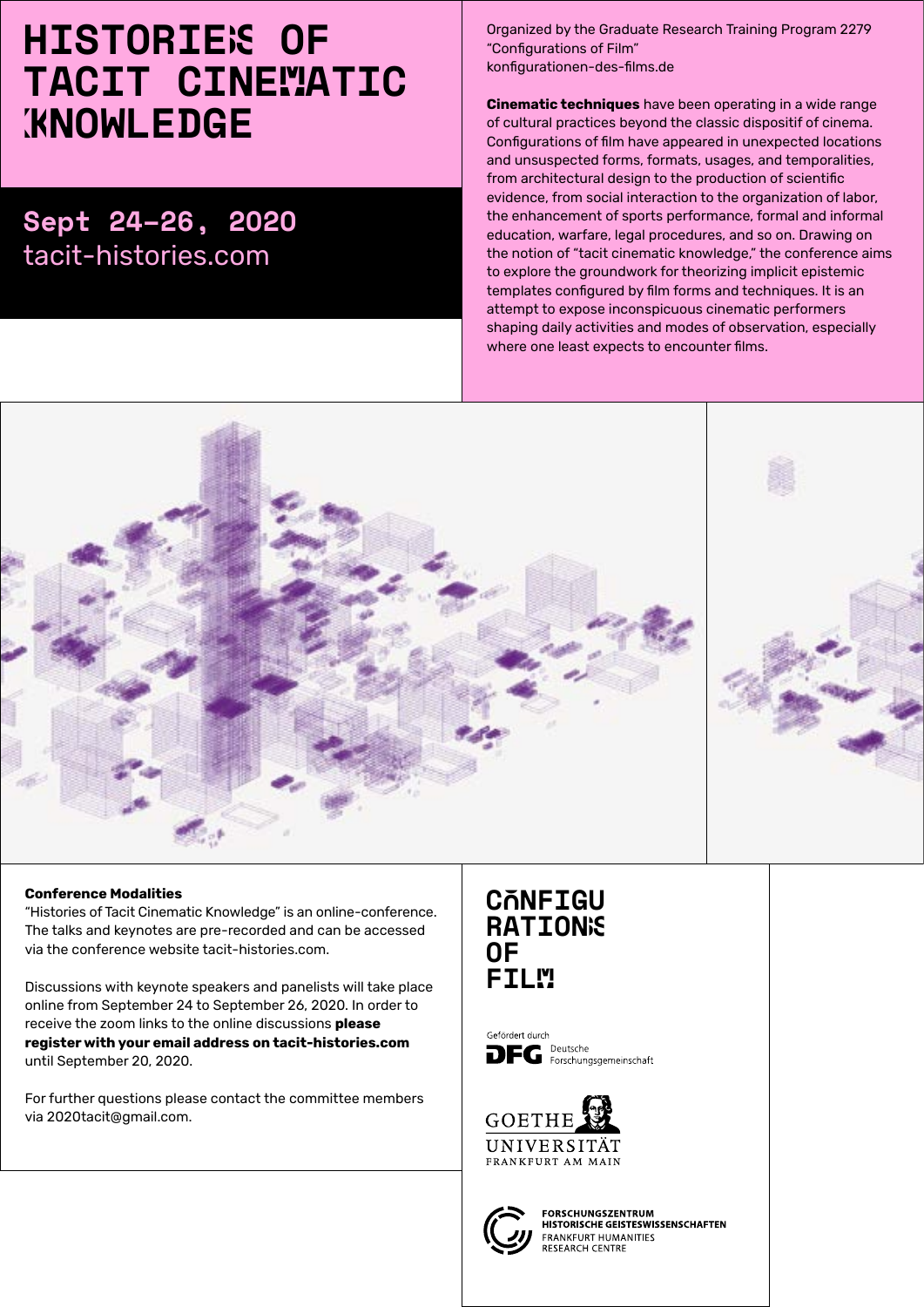## PRÑGRAM

## **KEYNOTE**<sub>S</sub>

#### The 1970s Plant Craze and the Cybernetic Paradigm

**Teresa Castro** (Université Sorbonne Nouvelle – Paris 3)

#### Cinematic Guerrillas in Mao's China **Jie Li**

(Harvard University)

#### Reconsidering Minor Cinema: René Laloux, Félix Guattari, and the Machinery of Signs **Henning Schmidgen**

(Bauhaus University Weimar)



# PANELS

#### Directions

**Hongwei Thorn Chen** (Tulane University) *Re-envisioning Industrial "Knowhow": Cinema and Tacit Knowledge in Republican China*

**Oliver Gaycken** (University of Maryland) *Recursions: Jurassic Park and Fractal Geometry*

**Benoît Turquety** (University of Lausanne) *"Implicit Conceptual Structures": The Nonhuman Dimension*

### Templates

**Nancy King** (University of Jos) *Sci-Fi in Hollywood and Nollywood: Avatar and Kajola Conspicuous Inequalities in Filmmaking Practices*

**Felix Simon** (University of Oxford) **Vinzenz Hediger** (Goethe University Frankfurt) *Supercut Politics: Movie Trailers as Templates for Political Advertising*

#### **Anupama Surendranath**

(Indian Institute of Technology Bombay) *Embodied Engagements: Notes on Youth and Womanhood in Malayalam Cinema*

### Archives

**Andrea Mariani** (Università degli Studi di Udine) *A Crafty Cinephilia: Scrapbooks, Material Culture and the (Re)Configuration of Film*

**Haritha Ramachandran** (University of Hyderabad) *Cinema and New Media: New Patterns of Reception in Malayalam Cinema*

**Takuya Tsunoda** (Columbia University) *Industrial Cinema and Techniques of Knowing in Postwar Japan*

### Cities

**Benjamin Gerdes** (Royal Institute of Art Stockholm) *Tracking Movement and Fluidity in the Tech-Speculative Platform City*

**Philipp Röding** (Goethe University Frankfurt) *Nipped in the Bud*

#### Sciences

**Andrea Gyenge** (University of Toronto) *Elastics of the Film Mouth*

**Jelena Rakin** (University of Zurich) *Visualizing the Cosmos: Tacit Cinematic Knowledge in Astronomy*

**Claire Salles** (Université Sorbonne Nouvelle – Paris 3) *"When Pregnancy Becomes a Moving Picture": Multivocity of Tacit Cinematic Knowledge in Fetal Ultrasonography*